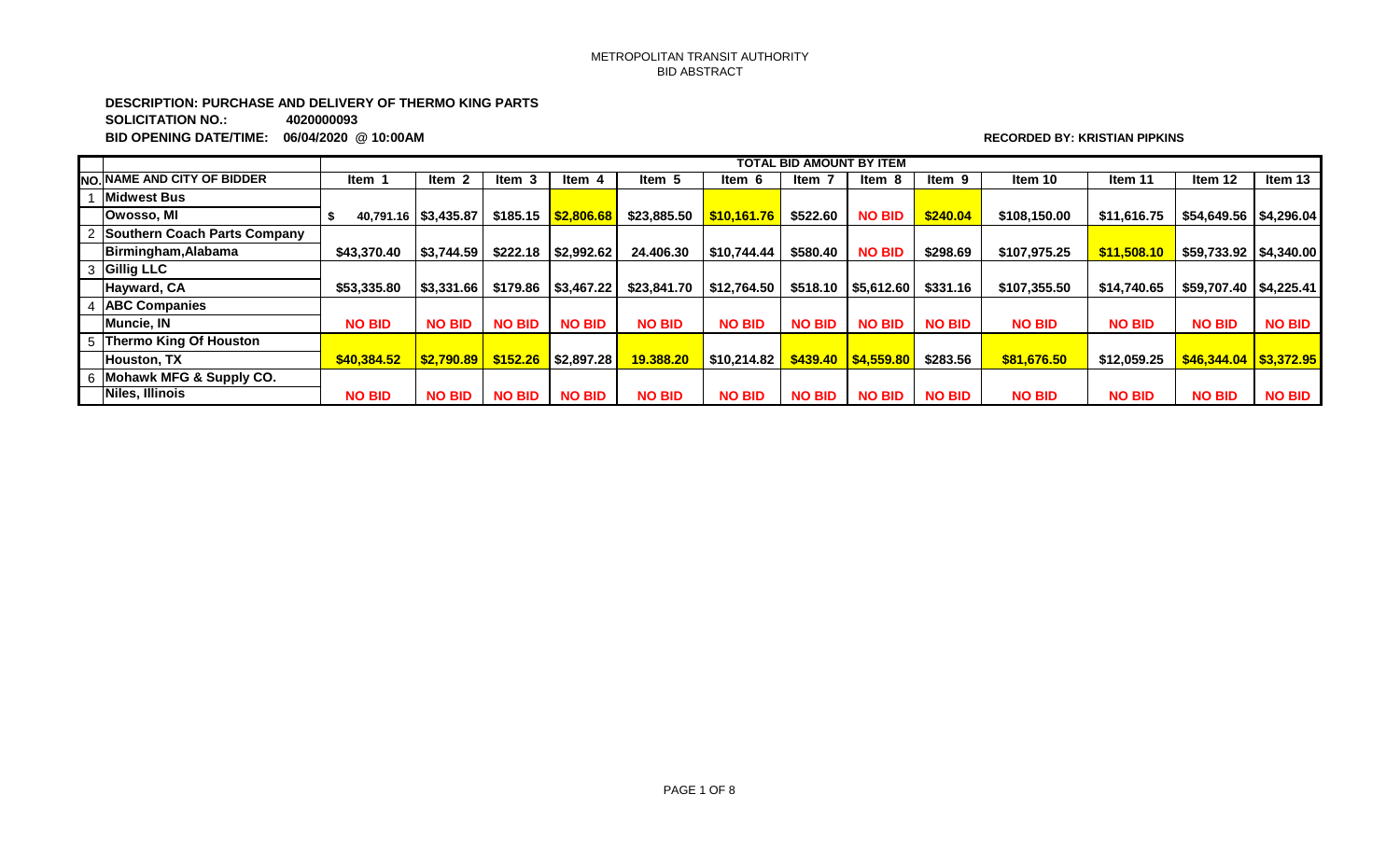|                                    |               |                                |               |                                      |               |               | TOTAL BID AMOUNT BY ITEM |               |                                                                               |               |               |                                                                                                                            |                       |
|------------------------------------|---------------|--------------------------------|---------------|--------------------------------------|---------------|---------------|--------------------------|---------------|-------------------------------------------------------------------------------|---------------|---------------|----------------------------------------------------------------------------------------------------------------------------|-----------------------|
| <b>NO. NAME AND CITY OF BIDDER</b> | Item 14       | Item 15                        | Item 16       | Item 17                              | Item 18       | Item 19       | Item 20                  | Item 21       | Item 22                                                                       | Item 23       | Item 24       | Item 25                                                                                                                    | Item 26               |
| <b>Midwest Bus</b>                 |               |                                |               |                                      |               |               |                          |               |                                                                               |               |               |                                                                                                                            |                       |
| Owosso, MI                         |               | $$23,648.80$ $$24,948.69$ \ \$ |               | 4,103.06 $\mid$ \$1,411.68 $\mid$ \$ |               |               |                          |               | 5,461.74   \$91,711.20   \$32,935.30   \$6,540.93   \$47,228.20   \$55,188.12 |               | \$9,171.15    | \$28,736.27                                                                                                                | $\frac{55,518.76}{5}$ |
| Southern Coach Parts Company       |               |                                |               |                                      |               |               |                          |               |                                                                               |               |               |                                                                                                                            |                       |
| Birmingham, Alabama                |               | $$23,422.40$ $$25,648.29$      | \$4,263,02    | \$1,927.80                           | \$5,517.54    |               |                          |               | \$91,585.85   \$32,883.35   \$6,543.99   \$46,734.16   \$54,547.22            |               | \$9,166.95    | \$28,723.1                                                                                                                 | \$6,323.72            |
| <b>Gillig LLC</b>                  |               |                                |               |                                      |               |               |                          |               |                                                                               |               |               |                                                                                                                            |                       |
| Hayward, CA                        |               | $$28,008.60$   \$24,552.78     | \$3,968.47    | \$1,404.88                           | \$6,086.79    |               |                          |               |                                                                               |               |               | \$94,755.15   \$28,840.35   \$6,353.37   \$46,608.12   \$54,563.86   \$12,893.70    \$33,299.50     \$6,978.40             |                       |
| <b>ABC Companies</b>               |               |                                |               |                                      |               |               |                          |               |                                                                               |               |               |                                                                                                                            |                       |
| Muncie, IN                         | <b>NO BID</b> | <b>NO BID</b>                  | <b>NO BID</b> | <b>NO BID</b>                        | <b>NO BID</b> | <b>NO BID</b> | <b>NO BID</b>            | <b>NO BID</b> | <b>NO BID</b>                                                                 | <b>NO BID</b> | <b>NO BID</b> | <b>NO BID</b>                                                                                                              | <b>NO BID</b>         |
| 5 Thermo King Of Houston           |               |                                |               |                                      |               |               |                          |               |                                                                               |               |               |                                                                                                                            |                       |
| Houston, TX                        |               | $S$ 21,831.80 $S$ 19,041.84    | \$2,846.60    | \$1,094.80                           | \$4,834.98    |               |                          |               |                                                                               |               |               | <mark>_\$71,080.95  _\$23,100.65  _\$5,071.68  _\$35,466.00  </mark> _\$39,288.60  _\$10,100.10  _\$26,581.79  _\$5,609.24 |                       |
| Mohawk MFG & Supply CO.            |               |                                |               |                                      |               |               |                          |               |                                                                               |               |               |                                                                                                                            |                       |
| Niles, Illinois                    | <b>NO BID</b> | \$25,909.05                    | <b>NO BID</b> | <b>NO BID</b>                        | \$2,988.90    | <b>NO BID</b> | <b>NO BID</b>            | <b>NO BID</b> | <b>NO BID</b>                                                                 |               |               | $\frac{1612,354.94}{161,354.94}$ \$5,731.50 \$18,194.64 NO BID                                                             |                       |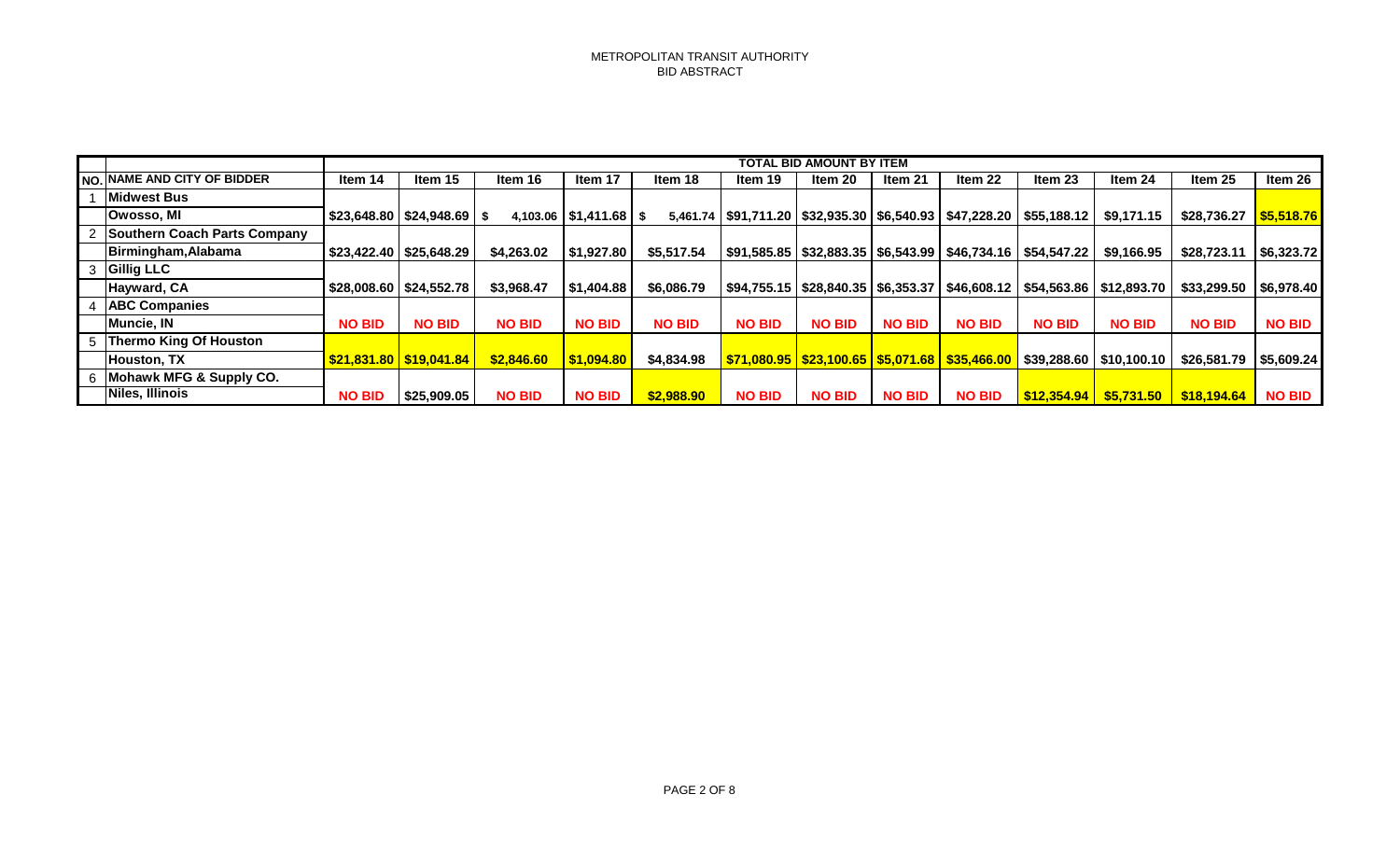|     |                                     |               | <b>TOTAL BID AMOUNT BY ITEM</b> |               |               |                                                                  |                                                                 |               |               |               |               |                                                  |               |               |
|-----|-------------------------------------|---------------|---------------------------------|---------------|---------------|------------------------------------------------------------------|-----------------------------------------------------------------|---------------|---------------|---------------|---------------|--------------------------------------------------|---------------|---------------|
| NO. | <b>INAME AND CITY OF BIDDER</b>     | Item 27       | Item 28                         | Item 29       | Item 30       | Item 31                                                          | Item 32                                                         | ltem 33       | Item 34       | Item 35       | Item 36       | Item 37                                          | Item 38       | Item 39       |
|     | Midwest Bus                         |               |                                 |               |               |                                                                  |                                                                 |               |               |               |               |                                                  |               |               |
|     | <b>Owosso, MI</b>                   | \$1,280.34    | \$57,495.20                     | \$43,631.35   | <b>NO BID</b> | \$62,238.96   \$10,931.44   \$5,980.52   \$1,644.72              |                                                                 |               |               | \$107.14      | \$145.35      | \$24,973.08                                      | <b>NO BID</b> | \$4,630.63    |
|     | <b>Southern Coach Parts Company</b> |               |                                 |               |               |                                                                  |                                                                 |               |               |               |               |                                                  |               |               |
|     | Birmingham, Alabama                 | \$1,438.32    | \$57,672.16                     | \$43,572.20   | <b>NO BID</b> | $$61,618.56$   \$10,937.19   \$6,450.60   \$1,986.16             |                                                                 |               |               | \$130.13      | \$175.65      | \$24,983.64                                      | <b>NO BID</b> | \$4,813.21    |
|     | <b>Gillig LLC</b>                   |               |                                 |               |               |                                                                  |                                                                 |               |               |               |               |                                                  |               |               |
|     | Hayward, CA                         | \$1,513.50    | \$64,130.08                     | \$49,108.85   | \$26,667.90   | \$69,430.32   \$10,735.25   \$5,862.48   \$2,124.32   \$1,018.16 |                                                                 |               |               |               | \$144.00      | \$25,177.79   \$4,650.90   \$4,504.66            |               |               |
|     | <b>ABC Companies</b>                |               |                                 |               |               |                                                                  |                                                                 |               |               |               |               |                                                  |               |               |
|     | Muncie, IN                          | <b>NO BID</b> | <b>NO BID</b>                   | <b>NO BID</b> | <b>NO BID</b> | <b>NO BID</b>                                                    | <b>NO BID</b>                                                   | <b>NO BID</b> | <b>NO BID</b> | <b>NO BID</b> | <b>NO BID</b> | <b>NO BID</b>                                    | <b>NO BID</b> | <b>NO BID</b> |
|     | Thermo King Of Houston              |               |                                 |               |               |                                                                  |                                                                 |               |               |               |               |                                                  |               |               |
|     | <b>IHouston. TX</b>                 | \$1,230.78    | \$48,317.92                     | \$37,184.70   |               | <u> \$19,404.82   \$52,571.76  </u>                              | <mark>\$8,527.25  \$4,772.56  </mark> \$1,649.12 <mark> </mark> |               |               | \$91.08       | \$121.20      | <u>  \$19,722.89   \$4,120.20   \$3,631.71  </u> |               |               |
|     | Mohawk MFG & Supply CO.             |               |                                 |               |               |                                                                  |                                                                 |               |               |               |               |                                                  |               |               |
|     | Niles, Illinois                     | \$411.12      | \$31,624.88                     | <b>NO BID</b> | <b>NO BID</b> | <b>NO BID</b>                                                    | <b>NO BID</b>                                                   | <b>NO BID</b> | $$685.52$     | <b>NO BID</b> | <b>NO BID</b> | <b>NO BID</b>                                    | <b>NO BID</b> | <b>NO BID</b> |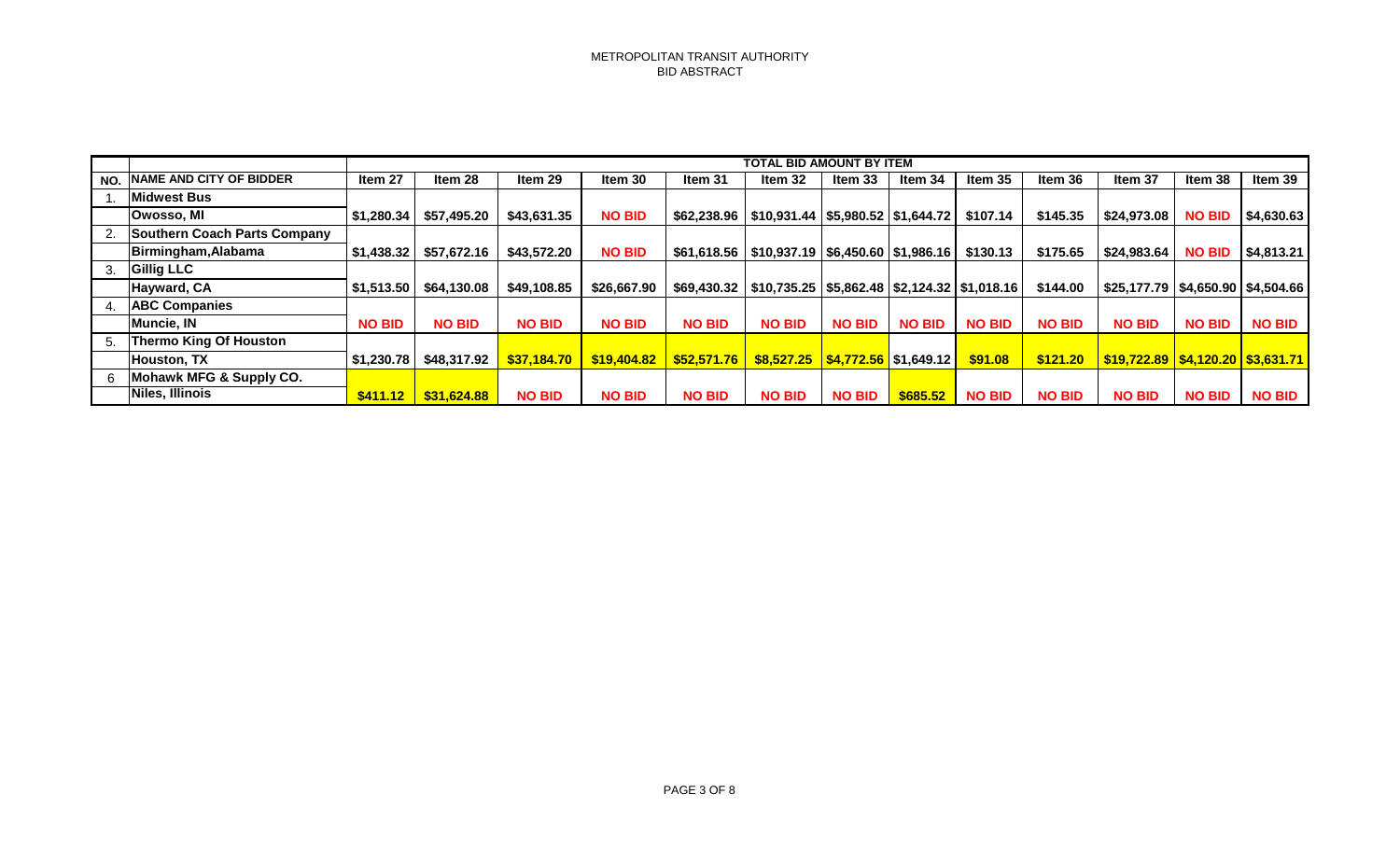|     |                                     |               |               |                                                                                                                            |                |               |               | TOTAL BID AMOUNT BY ITEM |               |                                                  |               |                              |               |               |
|-----|-------------------------------------|---------------|---------------|----------------------------------------------------------------------------------------------------------------------------|----------------|---------------|---------------|--------------------------|---------------|--------------------------------------------------|---------------|------------------------------|---------------|---------------|
| NO. | <b>NAME AND CITY OF BIDDER</b>      | Item 40       | Item 41       | Item 42                                                                                                                    | <b>Item 43</b> | ltem 44       | ltem 45       | ltem 46                  | Item 47       | Item 48                                          | Item 49       | ltem 50                      | Item 51       | Item 52       |
|     | <b>Midwest Bus</b>                  |               |               |                                                                                                                            |                |               |               |                          |               |                                                  |               |                              |               |               |
|     | Owosso, MI                          |               |               | $\mid$ \$1,934.53 $\mid$ \$1,019.44 $\mid$ \$86,882.67 $\mid$ NO BID $\mid$ \$8,363.60 $\mid$ \$6,422.32 $\mid$ \$2,360.28 |                |               |               |                          |               | $$393.36$   \$1,208.02   \$4,898.19   \$3,059.34 |               |                              | \$4,861.44    | \$20,248.65   |
|     | <b>Southern Coach Parts Company</b> |               |               |                                                                                                                            |                |               |               |                          |               |                                                  |               |                              |               |               |
|     | Birmingham, Alabama                 |               |               | $$2,232.23$ $$1,176.32$ $$86,765.49$ NO BID $$8,890.24$ $$6,601.04$ $$2,634.96$                                            |                |               |               |                          |               | $$452.98$   \$1,400.12   \$5,206.85   \$3,143.28 |               |                              | \$5,544.00    | \$22,837.70   |
| 3.  | <b>Gillig LLC</b>                   |               |               |                                                                                                                            |                |               |               |                          |               |                                                  |               |                              |               |               |
|     | Hayward, CA                         |               |               | $$1,905.15$ $$1,033.04$ $$87,913.35$ NO BID $$8,147.84$ $$7,446.08$ $$2,630.28$                                            |                |               |               |                          | \$384.67      | $\vert$ \$1,180.14   \$4,787.53   \$4,028.28     |               |                              | \$4,678.08    | \$20,079.05   |
|     | <b>ABC Companies</b>                |               |               |                                                                                                                            |                |               |               |                          |               |                                                  |               |                              |               |               |
|     | Muncie, IN                          | <b>NO BID</b> | <b>NO BID</b> | <b>NO BID</b>                                                                                                              | <b>NO BID</b>  | <b>NO BID</b> | <b>NO BID</b> | <b>NO BID</b>            | <b>NO BID</b> | <b>NO BID</b>                                    | <b>NO BID</b> | <b>NO BID</b>                | \$3,312.00    | \$20,426.20   |
| 5.  | <b>Thermo King Of Houston</b>       |               |               |                                                                                                                            |                |               |               |                          |               |                                                  |               |                              |               |               |
|     | Houston, TX                         |               |               | $$1,622.40$ $$824.64$ $$67,229.19$ NO BID $$6,361.44$ $$6,166.48$ $$2,197.80$ $$322.85$                                    |                |               |               |                          |               | $$928.88$                                        |               | $ $3,821.84$ $$3,139.92$ $ $ | \$3,717.12    | \$15,277.25   |
|     | Mohawk MFG & Supply CO.             |               |               |                                                                                                                            |                |               |               |                          |               |                                                  |               |                              |               |               |
|     | Niles, Illinois                     | <b>NO BID</b> | <b>NO BID</b> | <b>NO BID</b>                                                                                                              | <b>NO BID</b>  | <b>NO BID</b> | <b>NO BID</b> | <b>NO BID</b>            | <b>NO BID</b> | <b>NO BID</b>                                    | <b>NO BID</b> | <b>NO BID</b>                | <b>NO BID</b> | <b>NO BID</b> |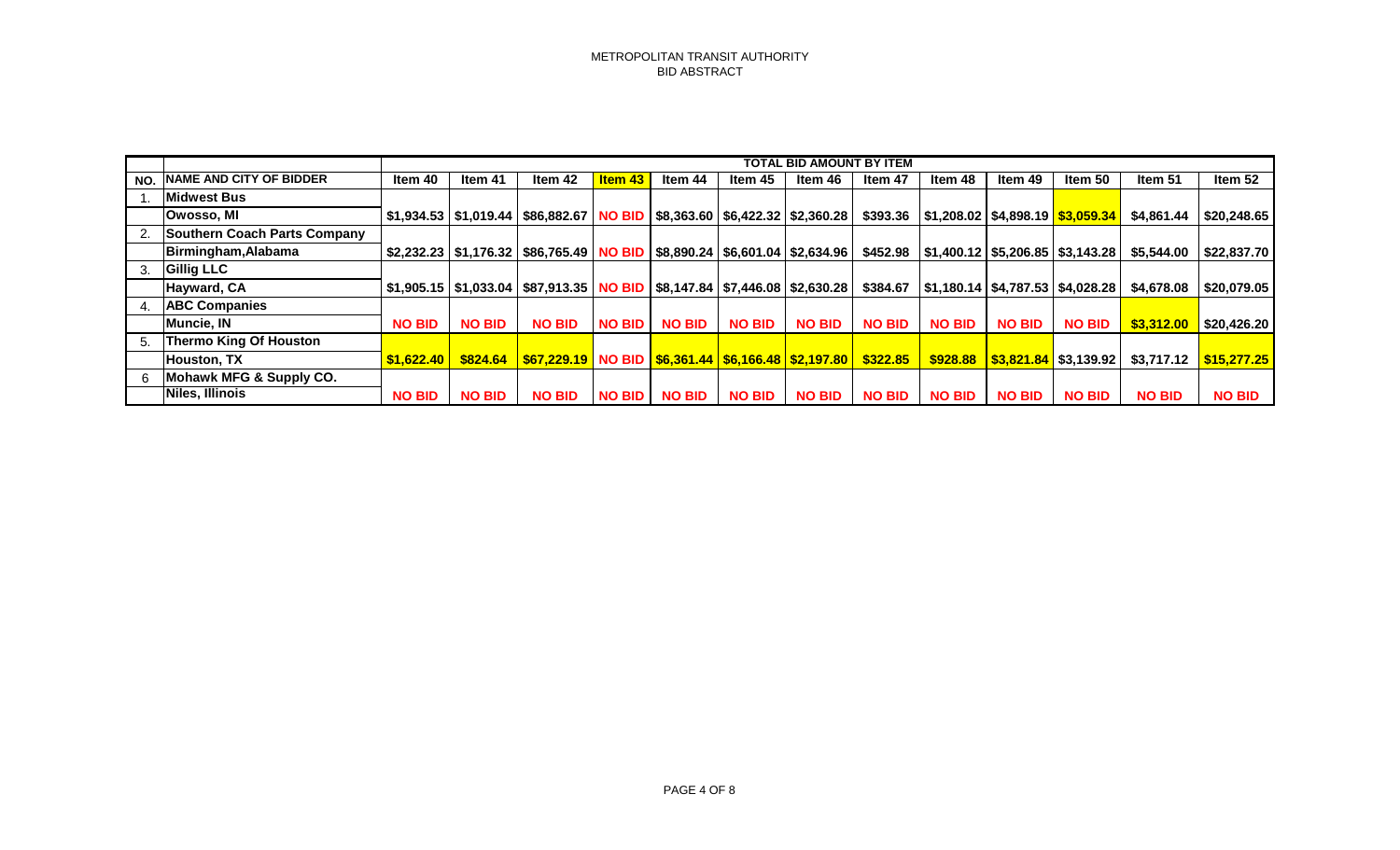|     |                                     |               | <b>TOTAL BID AMOUNT BY ITEM</b> |               |               |                                                             |               |               |                                                                                                                                         |               |               |               |                           |               |
|-----|-------------------------------------|---------------|---------------------------------|---------------|---------------|-------------------------------------------------------------|---------------|---------------|-----------------------------------------------------------------------------------------------------------------------------------------|---------------|---------------|---------------|---------------------------|---------------|
| NO. | <b>NAME AND CITY OF BIDDER</b>      | Item 53       | Item 54                         | Item 55       | Item 56       | Item 57                                                     | Item 58       | Item 59       | ltem 60                                                                                                                                 | Item 61       | Item 62       | Item 63       | Item 64                   | Item 65       |
|     | <b>IMidwest Bus</b>                 |               |                                 |               |               |                                                             |               |               |                                                                                                                                         |               |               |               |                           |               |
|     | Owosso, MI                          |               |                                 |               |               |                                                             |               |               | │\$1,103.44│\$6,134.28│\$14,038.64│\$12,369.63│\$107,238.88│\$26,926.83│\$2,191.84│\$123,510.00│\$1,161.66│\$20,659.51│                 |               |               |               | $$166.12$ $$3,420.20$     | \$11,150.73   |
|     | <b>Southern Coach Parts Company</b> |               |                                 |               |               |                                                             |               |               |                                                                                                                                         |               |               |               |                           |               |
|     | Birmingham, Alabama                 |               |                                 |               |               |                                                             |               |               | \$1,271.92   \$7,032.56   \$16,084.44   \$14,171.22   \$107,146.48   \$26,769.33   \$2,334.50   \$123,990.70   \$1,286.49   \$21,965.33 |               |               |               | $$221.40$   \$3,455.00    | \$11,047.50   |
| 3.  | <b>Gillig LLC</b>                   |               |                                 |               |               |                                                             |               |               |                                                                                                                                         |               |               |               |                           |               |
|     | Hayward, CA                         |               |                                 |               |               |                                                             |               |               | \$1,047.28   \$5,937.08   \$13,157.78   \$11,896.29   \$105,441.84   \$26,093.34   \$2,442.72   \$119,901.30   \$7,354.33   \$19,713.09 |               |               |               | $$178.82$ $$3,272.56$     | \$10,818.18   |
|     | <b>ABC Companies</b>                |               |                                 |               |               |                                                             |               |               |                                                                                                                                         |               |               |               |                           |               |
|     | Muncie, IN                          | <b>NO BID</b> | <b>NO BID</b>                   | <b>NO BID</b> | <b>NO BID</b> | <b>NO BID</b>                                               | <b>NO BID</b> | <b>NO BID</b> | <b>NO BID</b>                                                                                                                           | <b>NO BID</b> | <b>NO BID</b> | <b>NO BID</b> | <b>NO BID</b>             | <b>NO BID</b> |
| 5.  | Thermo King Of Houston              |               |                                 |               |               |                                                             |               |               |                                                                                                                                         |               |               |               |                           |               |
|     | <b>Houston, TX</b>                  |               |                                 |               |               | $$918.32$ $$4,717.16$ $$10,504.60$ $$9,635.85$ $$79,838.64$ |               |               | <mark>  \$20,440.56  </mark> \$2,041.06 <mark>  \$91,241.00    \$991.42</mark>                                                          |               | \$16,244.88   |               | $\frac{1515.08}{2734.52}$ | \$8,878.14    |
|     | Mohawk MFG & Supply CO.             |               |                                 |               |               |                                                             |               |               |                                                                                                                                         |               |               |               |                           |               |
|     | Niles, Illinois                     | <b>NO BID</b> | <b>NO BID</b>                   | <b>NO BID</b> | <b>NO BID</b> | <b>NO BID</b>                                               | <b>NO BID</b> | \$1,318.24    | <b>NO BID</b>                                                                                                                           | <b>NO BID</b> | <b>NO BID</b> | <b>NO BID</b> | <b>NO BID</b>             | <b>NO BID</b> |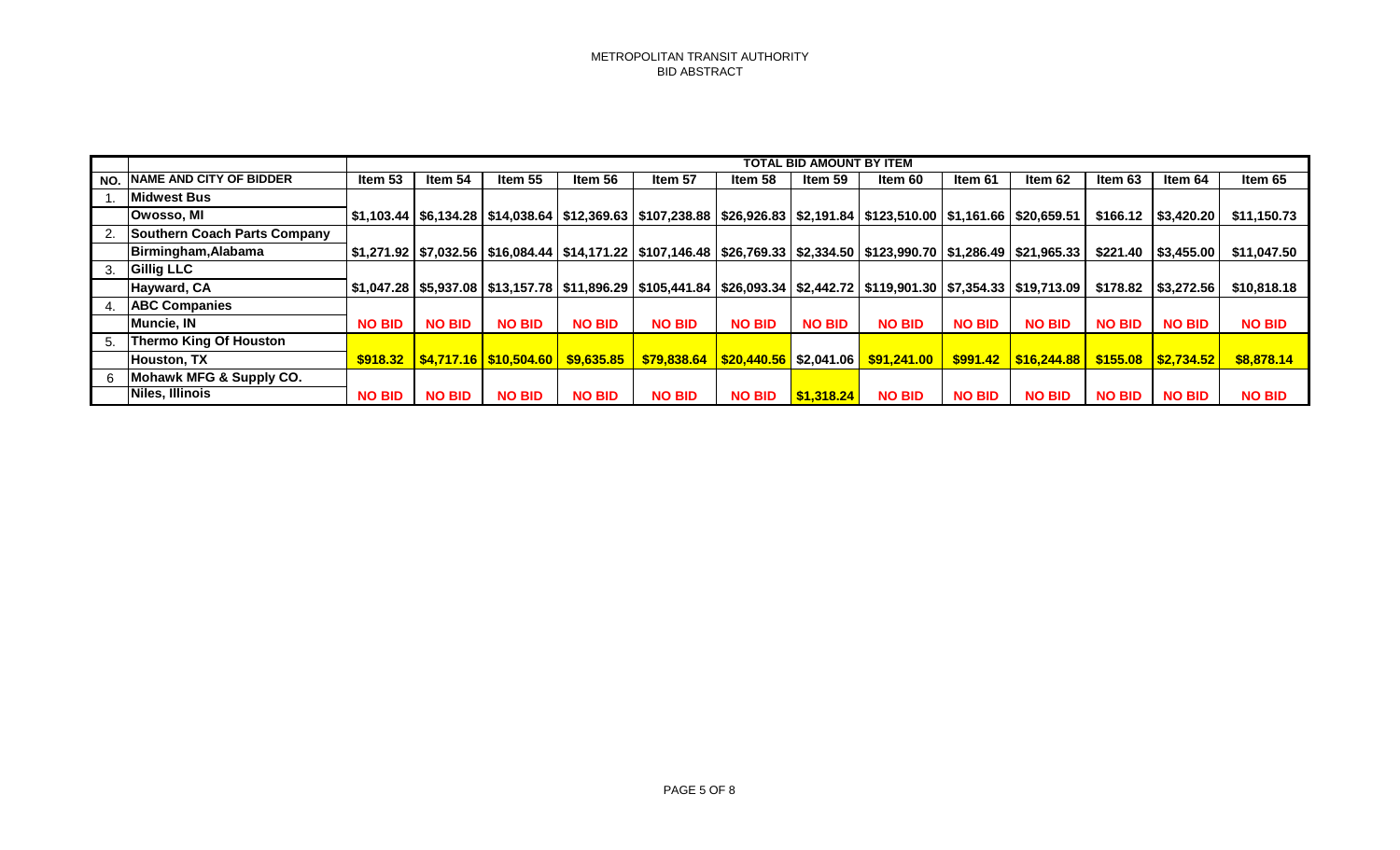|     |                                     |               | <b>TOTAL BID AMOUNT BY ITEM</b>                 |               |               |               |                        |               |               |               |                                      |               |                                                   |               |  |
|-----|-------------------------------------|---------------|-------------------------------------------------|---------------|---------------|---------------|------------------------|---------------|---------------|---------------|--------------------------------------|---------------|---------------------------------------------------|---------------|--|
| NO. | <b>NAME AND CITY OF BIDDER</b>      | Item 66       | Item 67                                         | Item 68       | Item 69       | Item 70       | Item 71                | Item 72       | Item 73       | Item 74       | Item 75                              | Item 76       | Item 77                                           | Item 78       |  |
|     | Midwest Bus                         |               |                                                 |               |               |               |                        |               |               |               |                                      |               |                                                   |               |  |
|     | Owosso, MI                          |               |                                                 |               | \$435.75      |               | $$543.95$   \$1,241.73 | \$258.44      | \$594.88      | \$20,395.60   | \$1,221.65   \$6,599.24   \$4,023.68 |               |                                                   | \$153.24      |  |
|     | <b>Southern Coach Parts Company</b> |               |                                                 |               |               |               |                        |               |               |               |                                      |               |                                                   |               |  |
|     | Birmingham, Alabama                 |               | \$1,999.14   \$18,040.45   \$4,354.56           |               | \$494.70      |               | $$626.06$   \$1,933.47 | \$403.48      | \$948.48      | \$21,680.00   |                                      |               | \$1,955.70   \$7,499.11   \$4,204.32   \$1,635.06 |               |  |
|     | <b>Gillig LLC</b>                   |               |                                                 |               |               |               |                        |               |               |               |                                      |               |                                                   |               |  |
|     | Hayward, CA                         |               | $$2,663.58$   \$18,436.01   \$3,691.80          |               | \$429.00      | \$631.35      | \$1,719.90             | \$287.84      | \$580.32      | \$26,855.20   |                                      |               | \$1,759.60   \$6,588.51   \$4,989.12   \$1,652.10 |               |  |
|     | <b>ABC Companies</b>                |               |                                                 |               |               |               |                        |               |               |               |                                      |               |                                                   |               |  |
|     | Muncie, IN                          | <b>NO BID</b> | <b>NO BID</b>                                   | <b>NO BID</b> | <b>NO BID</b> | <b>NO BID</b> | <b>NO BID</b>          | <b>NO BID</b> | <b>NO BID</b> | <b>NO BID</b> | <b>NO BID</b>                        | <b>NO BID</b> | <b>NO BID</b>                                     | <b>NO BID</b> |  |
| 5.  | <b>Thermo King Of Houston</b>       |               |                                                 |               |               |               |                        |               |               |               |                                      |               |                                                   |               |  |
|     | Houston, TX                         |               | <u> \$1,936.98   \$13,959.92   \$2,946.72  </u> |               | \$363.90      | \$527.39      | $\vert$ \$1,237.95     | \$208.04      | \$456.56      | \$22,329.20   |                                      |               |                                                   |               |  |
|     | Mohawk MFG & Supply CO.             |               |                                                 |               |               |               |                        |               |               |               |                                      |               |                                                   |               |  |
|     | Niles, Illinois                     | <b>NO BID</b> | <b>NO BID</b>                                   | <b>NO BID</b> | <b>NO BID</b> | <b>NO BID</b> | \$740.88               | \$152.32      | <b>NO BID</b> | <b>NO BID</b> | \$739.35                             | <b>NO BID</b> | <b>NO BID</b>                                     | <b>NO BID</b> |  |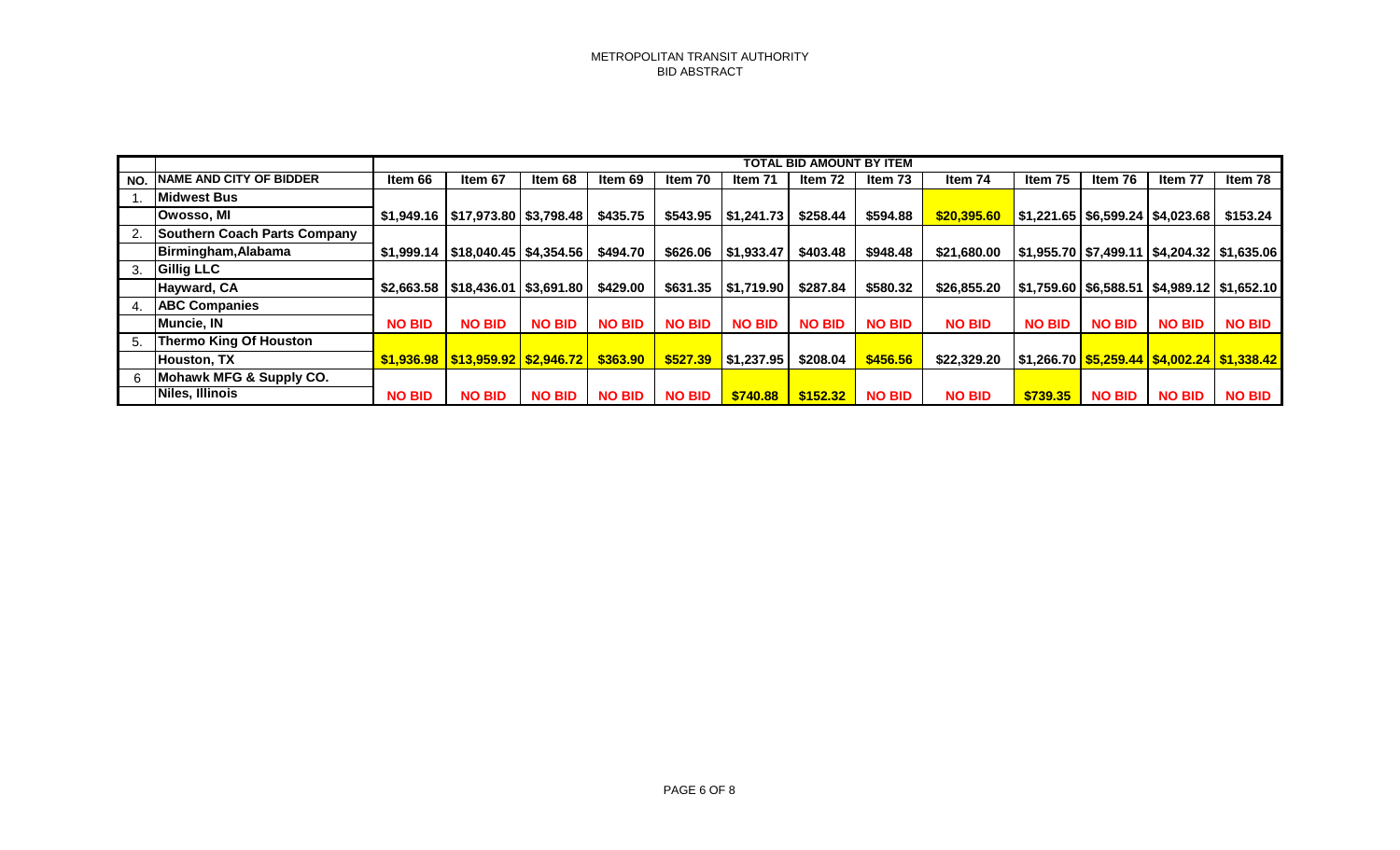|     |                                     |               |                                                     |               |               |               | <b>TOTAL BID AMOUNT BY ITEM</b>                                   |                     |               |                         |                 |
|-----|-------------------------------------|---------------|-----------------------------------------------------|---------------|---------------|---------------|-------------------------------------------------------------------|---------------------|---------------|-------------------------|-----------------|
| NO. | <b>NAME AND CITY OF BIDDER</b>      | Item 79       | Item 80                                             | Item 81       | Item 82       | Item 83       | Item 84                                                           | Item 85             | Item 86       | Item 87                 | <b>COMMENTS</b> |
|     | <b>Midwest Bus</b>                  |               |                                                     |               |               |               |                                                                   |                     |               |                         |                 |
|     | Owosso, MI                          | \$809.64      |                                                     |               |               |               | $$14,636.96$   \$4,200.24   \$7,140.60   \$1,251.64   \$16,178.66 | \$434.75            | \$5,655.65    | \$31,385.86             |                 |
|     | <b>Southern Coach Parts Company</b> |               |                                                     |               |               |               |                                                                   |                     |               |                         |                 |
|     | Birmingham, Alabama                 | \$1.223.43    | $$15,788.76$ $$4,441.80$ $$7,529.04$ $$1,395.42$    |               |               |               | \$16.884.30                                                       | \$676.50            | \$5,874.05    | \$34,493.30             |                 |
|     | <b>Gillig LLC</b>                   |               |                                                     |               |               |               |                                                                   |                     |               |                         |                 |
|     | Hayward, CA                         | \$1,024.92    | $$18,094.44$   \$4,086.94   \$3,226.86   \$1,210.82 |               |               |               | \$20,539.00                                                       | \$577.25            | \$4,635.05    | \$25,292.70             |                 |
|     | <b>ABC Companies</b>                |               |                                                     |               |               |               |                                                                   |                     |               |                         |                 |
|     | Muncie, IN                          | <b>NO BID</b> | <b>NO BID</b>                                       | <b>NO BID</b> | <b>NO BID</b> | <b>NO BID</b> | <b>NO BID</b>                                                     | <b>NO BID</b>       | <b>NO BID</b> | <b>NO BID</b>           |                 |
|     | <b>Thermo King Of Houston</b>       |               |                                                     |               |               |               |                                                                   |                     |               |                         |                 |
|     | <b>Houston, TX</b>                  | \$780.78      | $$13,837.72$ $$3,125.54$ $$2,639.52$ $$989.30$      |               |               |               | \$16,009.48                                                       | \$459.75            | \$3,953.25    | \$20,656.60             |                 |
|     | Mohawk MFG & Supply CO.             |               |                                                     |               |               |               |                                                                   |                     |               |                         |                 |
|     | Niles, Illinois                     | \$282.75      | <b>NO BID</b>                                       |               | NO BID NO BID | <b>NO BID</b> | <b>NO BID</b>                                                     | $262.25$ $\sqrt{5}$ |               | $2,740.50$ \$ 20,466.86 |                 |

I certify that I have personally opened and read all bids received by the time set for receipt. **I have reviewed and verified the prices stated herein**.

Vanessa Clemente

**Contract Administrator** Manager of Procurement